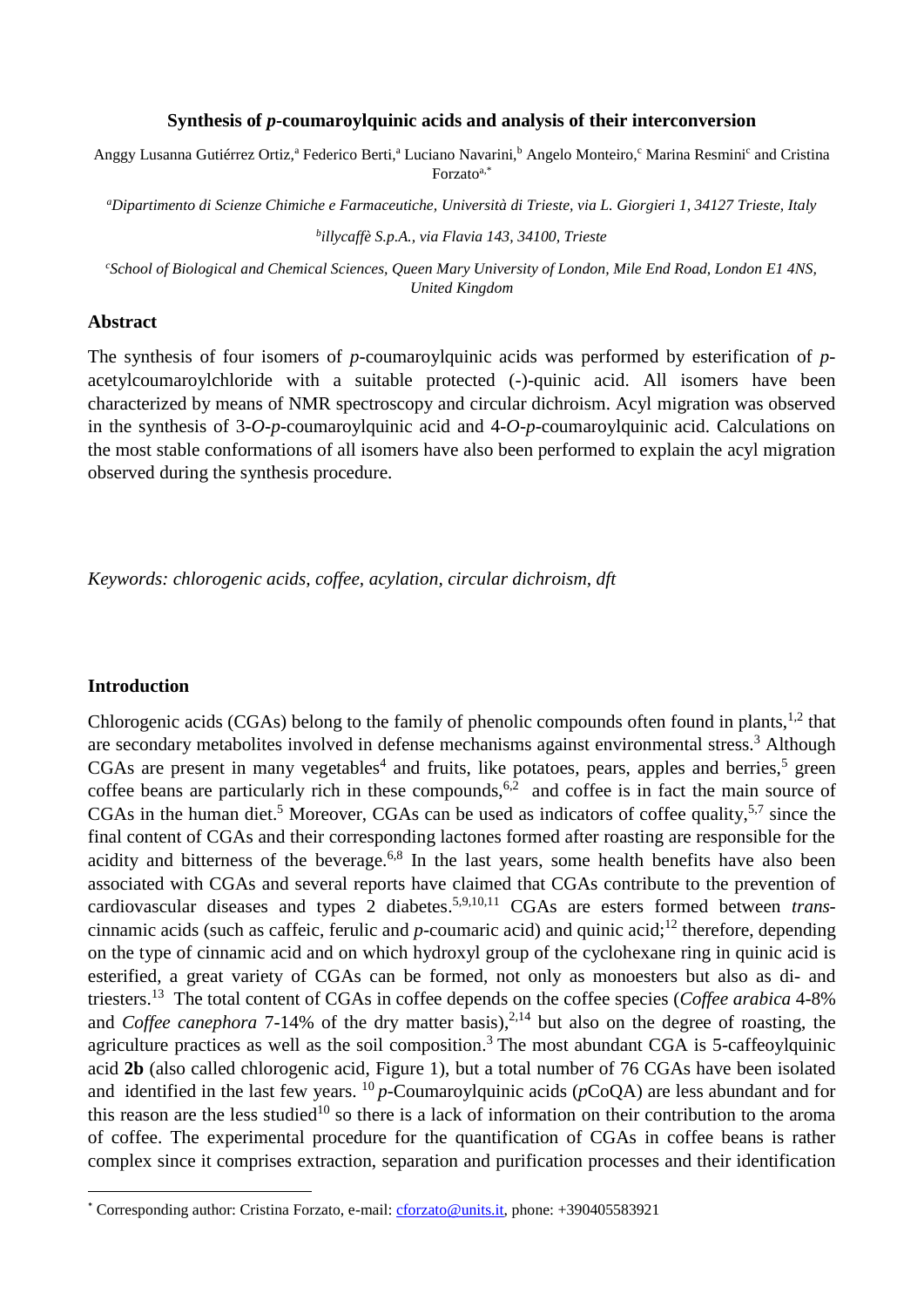<span id="page-1-0"></span>and quantification is usually done by HPLC coupled with mass spectrometry.<sup>3,6,10,14</sup> For this reason, it is important to have analytical standards to unequivocally determine their presence in coffee. Since Panizzi et al.<sup>15,16</sup> reported the first synthesis of CGAs, several literature report have described the synthesis of different isomers of CQA (Sefkow et al.)<sup>17,18</sup> and FQA (Dokli et al.).<sup>19</sup> In 1961 Haslam et al. <sup>20</sup> synthetized for the first time 5-*O-p*-coumaroylquinic acid using a condensation reaction and subsequently in 1964<sup>21</sup> the same authors synthetized the other three isomers using acyl migration as the synthetic method. It is important to highlight that a different numbering system for the substituents on the cyclohexane ring was adopted, resulting in different names.<sup>22</sup> In the same way, Chao-Mie Ma *et al*. <sup>23</sup> carried out the synthesis of 5-*O*-*p-*coumaroylquinic acid by condensation between quinic acid bisacetonide and *p-*acetylcoumaroylchloride, in order to evaluate its potential antifungal activity. Even though it seems that all the methods described in literature involve the esterification of the quinic acid with an acyl chloride, to protect selectively the hydroxyl groups of the cyclohexane ring, there is still a lack of information about the synthetic route and characterisation data of the different isomers of *p-*coumaroylquinic acid.

<span id="page-1-1"></span>In this work we report the synthesis and characterization of four commercially unavailable isomers of *p-*coumaroylquinic acid: 1-*O*-*p-*coumaroylquinic acid **1,** 5-*O*-*p-*coumaroylquinic acid **2a,** 3-*O-p*coumaroylquinic acid **3a,** 4-*O*-*p-*coumaroylquinic acid **4a** (Figure 1) that were carried out with some modifications of the synthesis route proposed by Sefkow et al.<sup>17,18</sup> and Dokli et al.<sup>19</sup> The work is complemented by a computational study which provided important evidence to explain the variations in outcome and chemical yields of the different reactions, as a result of the relative stability of the target products and their intermediates, together with side products resulting from interconversions.



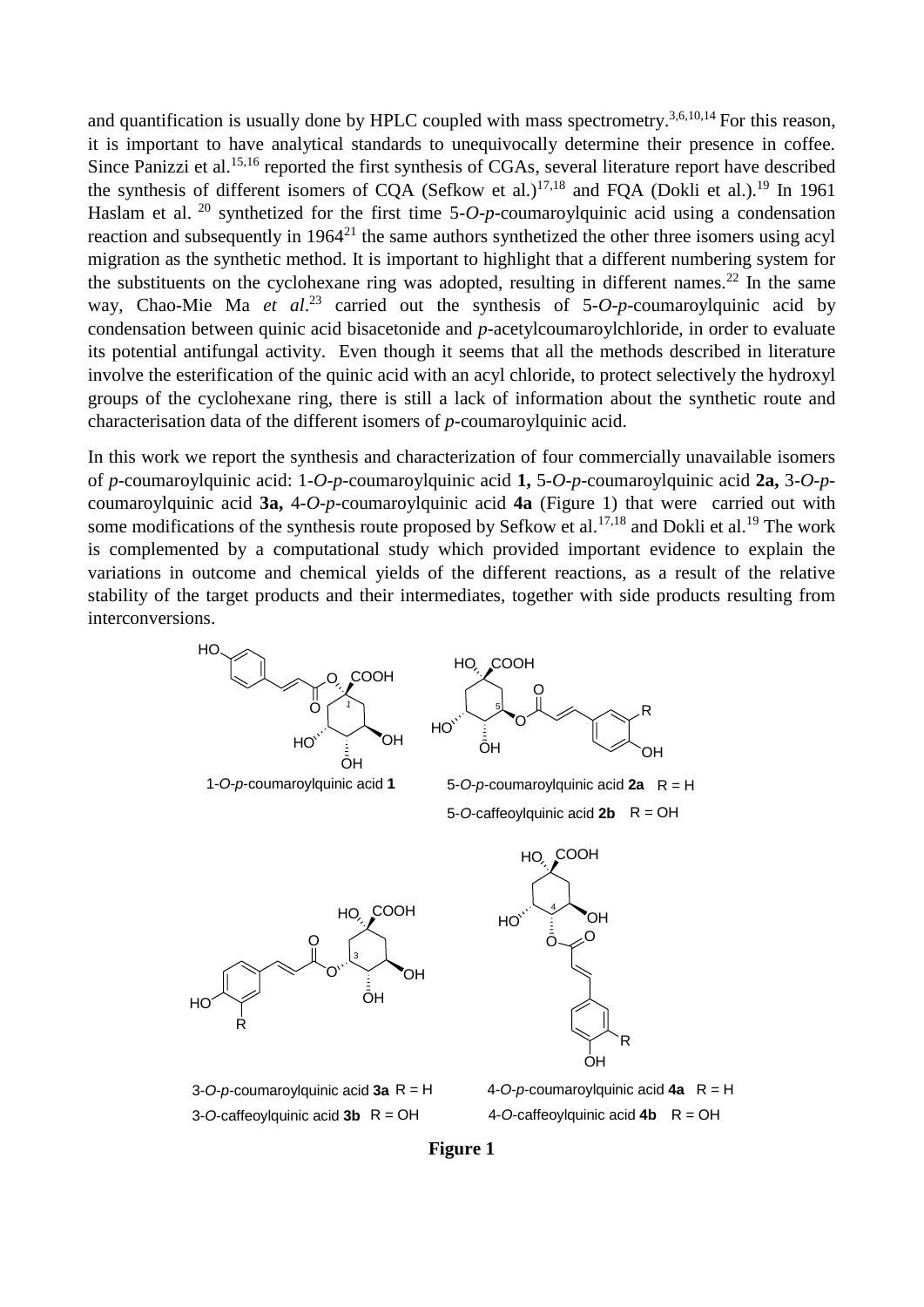#### **Results and discussion**

All *p*-CoQAs were synthesized by coupling *p*-acetylcoumaroylchloride<sup>18,24</sup> with the different targeted (-)-quinic acids containing only one free hydroxyl group and all the other hydroxyl groups protected in different ways. Although there is no report in the literature of quinic acid rings esterified at position 1 occurring in nature,<sup>25</sup> this compound was identified as one of the targets. It was envisaged that its availability would allow it to be used as a standard to further confirm the absence of these compounds in natural source. The synthesis of 1-*O*-*p-*coumaroylquinic acid **1** was carried out according to scheme 1. In the first step the protection of the hydroxyl groups in positions 3,4 and 5 was achieved by a modified literature procedure.19,26 Lactone **5** was synthetized in 72% yield and used in the next step without further purification. The second step involved the condensation reaction with *p*-acetylcoumaroylchloride, using DMAP with pyridine in dichloromethane at room temperature. The protected ester **6** was obtained in 57% yield after purification by column chromatography. The deprotection of all hydroxyl groups was performed in acidic conditions using HCl (2N)/ THF (4:1) under stirring for 11 days to give 1-*O*-*p*coumaroylquinic acid **1** in 84% yield (Scheme 1).



**Scheme 1.** Synthesis of 1-*O*-*p-*coumaroylquinic acid **1**

The same lactone **5** was used as the starting building block also for the synthesis of 5-*O*-*p*coumaroylquinic acid **2a**, following scheme 2. The ethyl carboxylate **7** <sup>19</sup> was directly obtained by treatment with sodium ethoxyde in ethanol resulting in an opening of the lactone ring of compound 5 and protection of the carboxylic group. <sup>1</sup>H-NMR of the crude product revealed the presence of the ethyl carboxylate **7** although in a mixture with lactone **5** in a 13:1 ratio. The crude product was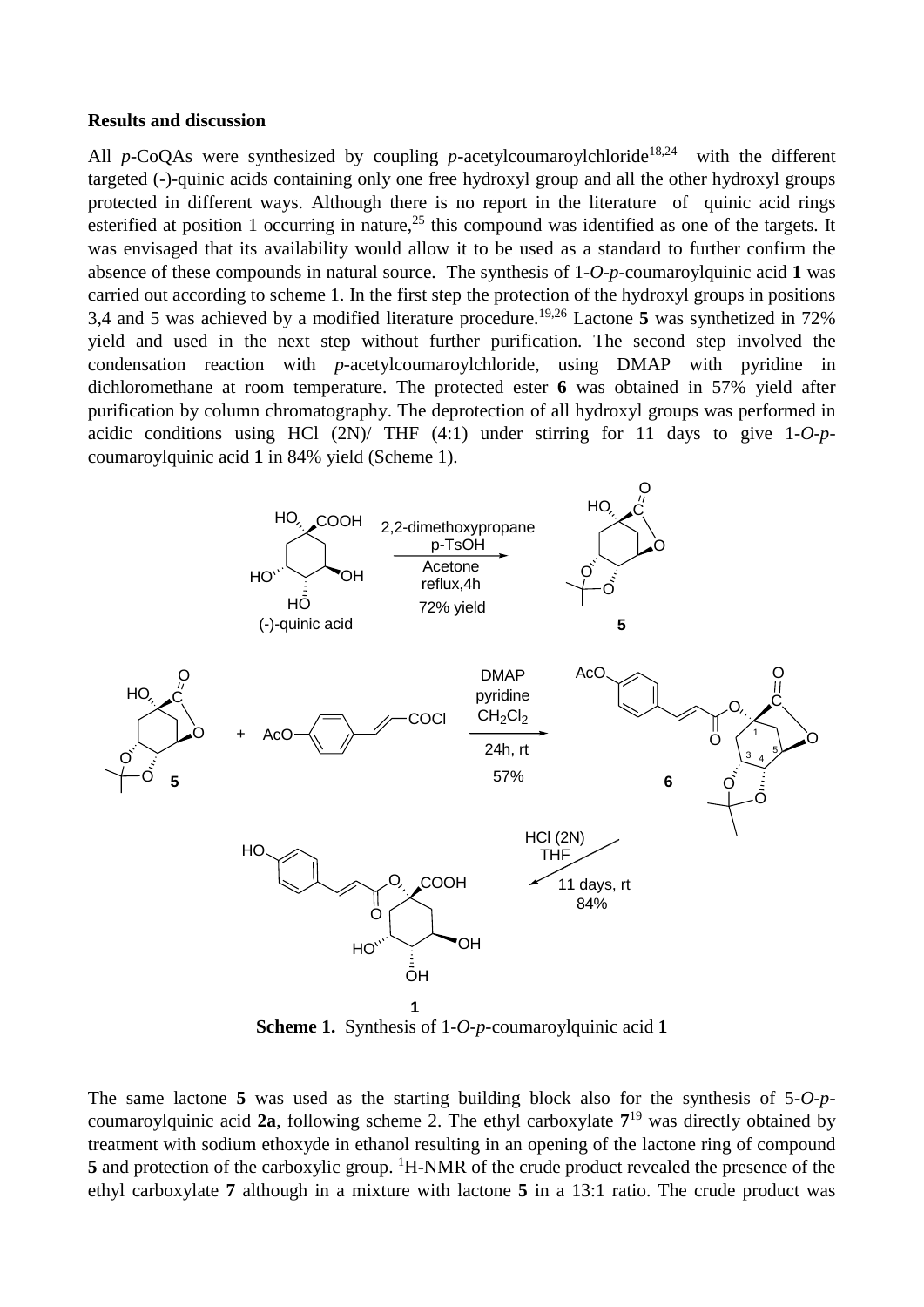esterified following the same protocol as with **1** and purified by column chromatography to give compound **8** in 48% yield. Protection of the hydroxyl group was not necessary since Pooter *et al*. demonstrated that under mild conditions no esterification occurs at the axial C-1 hydroxyl group of quinic acid.<sup>27</sup> Deprotection was performed in 6 days in the presence of HCl  $(2N)/$  THF to obtain 5-*O*-*p-*coumaroylquinic acid **2a** in 77% from the protected ester **8**.

<sup>1</sup>H-NMR data are very similar to that of an authentic sample of 5-*O*-*p-*caffeoylquinic acid **2b** except for the aromatic ring protons, showing the same stereochemistry and conformation of the cyclohexane ring. The most stable conformation of compound **2a**, as well as that of **2b**, is the one with the ester and carboxylic groups in equatorial position, hydroxyl group at C-4 equatorial and hydroxyl group at C-3 axial. In compound **2b** this is clearly evidenced by the coupling constants and  $W_H$  of the proton signals at C-3, C-4 and C-5 (see table 1). H-5 resonates at 5.34 with a  $W_H$  of 23.2, indicating an axial position while H-3 resonates at 4.16 with a  $W_H$  of 10.7 indicating an equatorial position. Compound **2a** is showing almost an identical spectra for the protons of the quinic ring thus demonstrating that both have the same conformation.

<span id="page-3-0"></span>

| Compound  | Ar protons          | Vinyl protons     | $H-3$               | $H-4$                           | $H-5$            | $H-2$         |
|-----------|---------------------|-------------------|---------------------|---------------------------------|------------------|---------------|
|           |                     |                   |                     |                                 |                  | $H-6$         |
| 2a        | $7.47$ (d, J 8.5),  | $7.62$ (d, J      | $4.17$ (m,          | $3.72$ (dd, $J_1$ 3.6,          | 5.34 (dt,        | 2.16-2.25     |
|           | 6.81 $(d, J, 8.5)$  | $16.0)$ , 6.32    | W <sub>H</sub> 10.7 | $J_2$ 8.2)                      | $J_1$ 8.9, $J_2$ | $(2H, m)$ ,   |
|           |                     | (d, J 16.0)       |                     |                                 | $4.3, W_H$       | 2.01-2.11     |
|           |                     |                   |                     |                                 | 22.0)            | (2H,m)        |
| $2b^{28}$ | $7.05$ (d, J 2.9),  | $7.56$ (d, J      | $4.16$ (m,          | $3.72$ (dd, J <sub>1</sub> 7.0, | $5.34$ (dt,      | 2.16-2.24     |
|           | $6.96$ (dd, $J_1$ ) | $14.7$ , 6.26 (d, | $W_H$ 10.7)         | $J_2 3.6$                       | $J_1$ 8.9, $J_2$ | $(2H, m)$ ,   |
|           | 8.8, $J_2$ 2.9),    | J(14.7)           |                     |                                 | 5.3, $W_H$       | $2.02 - 2.10$ |
|           | $6.78$ (d, J 8.8)   |                   |                     |                                 | (23.2)           | (2H, m)       |
| 3a        | $7.47$ (d, J 8.5),  | $7.67$ (d, J      | $5.39$ (m,          | $3.71$ (1H, dd, $J_1$ )         | 4.10             | 2.10-2.20     |
|           | 6.81 $(d, J, 8.5)$  | $15.9$ , 6.39 (d, | $W_H$ 13.7)         | 7.6, $J_2$ 2.7)                 | (1H, m,          | $(3H, m)$ ,   |
|           |                     | J(15.9)           |                     |                                 | $W_H$ 17.8)      | 1.93-2.02     |
|           |                     |                   |                     |                                 |                  | (1H, m)       |
| $3b^{28}$ | $7.04$ (d, J 2.4),  | $7.58$ (d, J      | $5.35$ (m,          | $3.65$ (dd, $J_1$ 8.7,          | $4.14$ (dt,      | $2.11 - 2.22$ |
|           | $6.94$ (dd, $J_1$ ) | $16.7$ , 6.31 (d, | $W_H$ 11.9)         | $J_2$ 4.3)                      | $J_1$ 8.7, $J_2$ | $(3H, m)$ ,   |
|           | $8.8, J_2 2.4$ ,    | J(16.7)           |                     |                                 | $4.3, W_{H}$     | 1.93-1.99     |
|           | $6.78$ (d, J 8.8)   |                   |                     |                                 | 21.7)            | (H, m)        |
| 4a        | 7.49 (d, J 8.6),    | $7.73$ (d, J      | $4.32$ (m)          | 4.81 (dd, $J_110.0$ ,           | $4.32$ (m)       | 2.17-2.22     |
|           | $6.82$ (d, J 8.6)   | $15.9$ , 6.45 (d, |                     | $J_2 2.8$                       |                  | $(2H, m)$ ,   |
|           |                     | J(15.9)           |                     |                                 |                  | 2.00-2.10     |
|           |                     |                   |                     |                                 |                  | (2H, m)       |
| $4b^{28}$ | $7.07$ (d, J 3.1),  | 7.64 $(d, J)$     | $4.28$ (m)          | 4.80 (dd, $J_1$ 9.6,            | $4.28$ (m)       | 2.16-2.22     |
|           | $6.96$ (dd, $J_1$ ) | 15.6), $6.37$ (d, |                     | $J_2$ 3.8)                      |                  | $(2H, m)$ ,   |
|           | $9.4, J_2 3.1$ ,    | J(15.6)           |                     |                                 |                  | 1.98-2.08     |
|           | $6.78$ (d, J 9.4)   |                   |                     |                                 |                  | (2H, m)       |

**Table 1** –  ${}^{1}$ H-NMR in CD<sub>3</sub>OD at 500MHz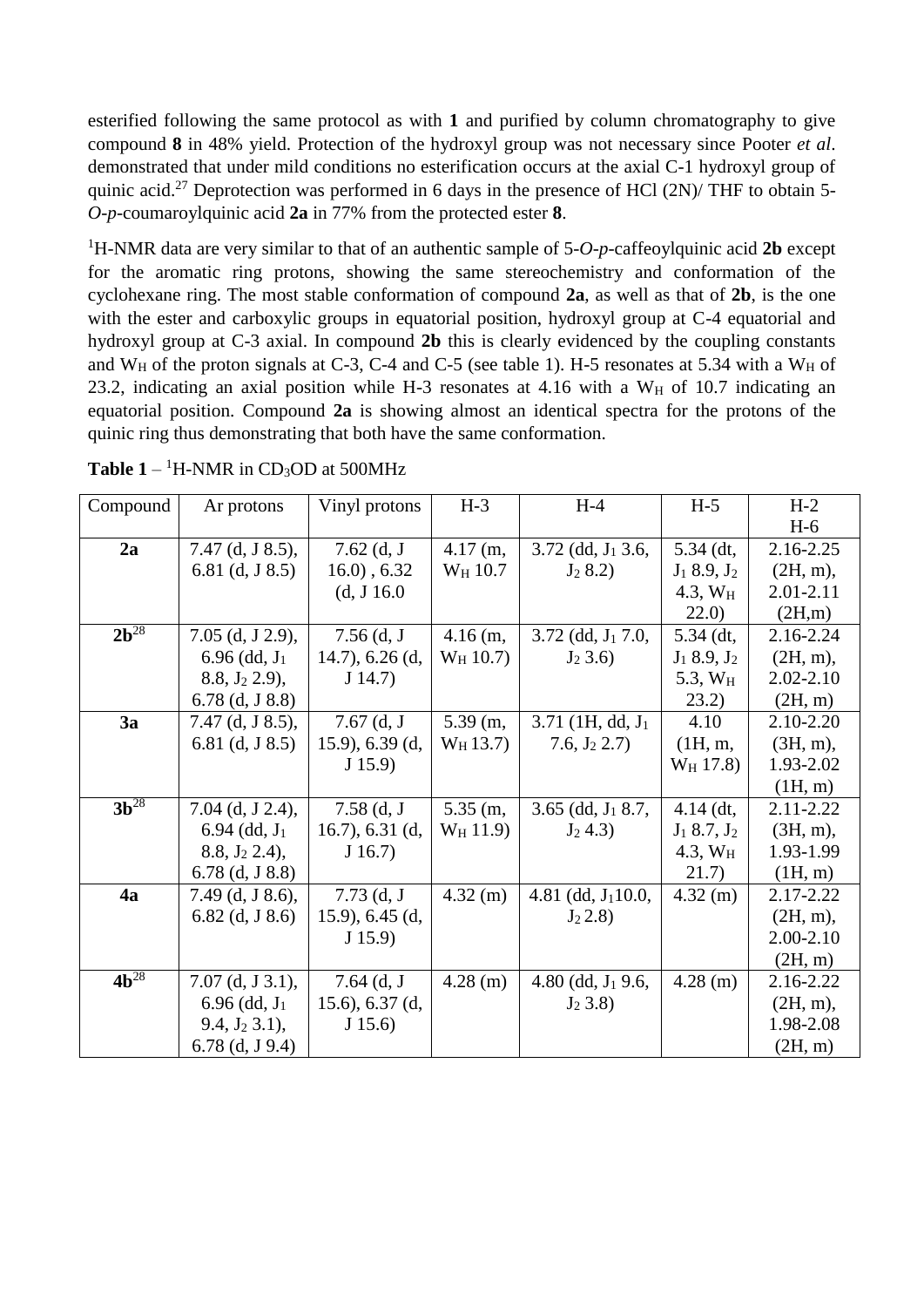

**Scheme 2.** Synthesis of 5-*O*-*p-*coumaroylquinic acid **2a**

3-*p-*coumaroylquinic acid **3a** was synthetized following scheme 3. The carboxyl group of (-)-quinic acid was protected by esterification with MeOH, followed by protection of the hydroxyl groups at positions 4 and 5 using 2,2,3,3-tetramethoxybutane to give the protected methyl quinate **10**17,19,29 with 15% overall yield from (-)-quinic acid. Coupling between *p*-acetylcoumaroylchloride and 10 under standard esterification conditions gave the corresponding ester **11** in 74% yield, after purification by column chromatography. Deprotection reaction under acidic conditions by HCl (2N)/ THF (3:1) for 6 days afforded a 4:1 mixture of 3-*O*-*p-*coumaroylquinic acid **3a** and 4-*O*-*p*coumaroylquinic acid **4a** (62% conversion yield) as determined by <sup>1</sup>H NMR. It is necessary to monitor the reaction by  ${}^{1}$ H-NMR since for prolonged time the hydrolysis reaction of the ester bond between quinic acid and *p*-coumaroyl moiety occurs. Compound **4a** could be recognized by <sup>1</sup>H-NMR since a double of doublet at lower field (4.81 ppm) appeared, due to the presence of the acyl group at C-4, together with an overlapped signal of two protons at C-3 and C-5 at 4.32 ppm. Also in this case the <sup>1</sup>H-NMR spectrum of **3a** is very similar to the one of 3-*O*-caffeoylquinic acid **3b** (see table 1) with respect to the most stable conformation too. The  $W_H$  17.8 of H-5 clearly shows that it is an axial proton while H-3 is an equatorial proton due to the lower  $W_H$  (13.7).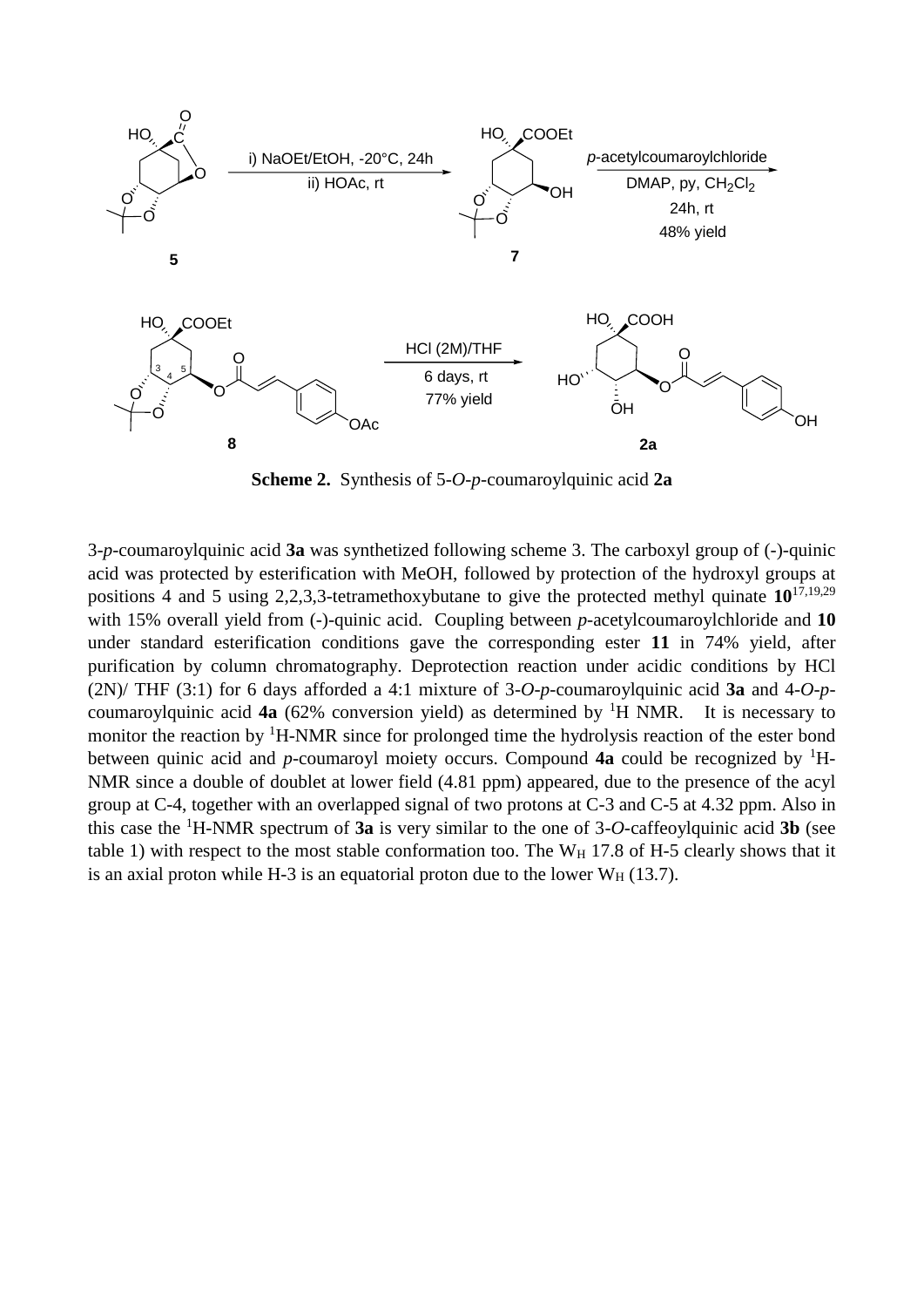

CSA: (-)-10-camphorsulfonic acid

**Scheme 3.** Synthesis of 3-*O*-*p-*coumaroylquinic acid **3a**

4-*O*-*p-*Coumaroylquinic acid **4a** was obtained after protection at positions 5 and 3 of the quinic acid ring following scheme 4.  $1.5-\gamma$ -Quinide was synthetized from  $(-)$ -quinic acid through dehydration in the absence of any solvent, as described by Wolinsky *et al*. 30 and the crude product was purified by heating under reflux in ethyl acetate as suggested by Raheem *et al*. <sup>31</sup> Recrystallizations of the brown sticky residue with EtOH or MeOH as suggested by Wolinsky *et al*. and other literature procedures<sup>30,2</sup> were not successful since compound 4 was obtained in less than 5% yield. Subsequently, protection with *tert*-butyldimethylsilylchloride (TBS) following a literature procedure<sup>30,32</sup> gave a mixture of monosilylated isomers in positions 3 and 4 of the cyclohexane ring in a 70:30 ratio (3-OTBDMS) **:** (4-OTBDMS) with the protection at position 3 in major amount, as determined by <sup>1</sup>H-NMR spectroscopy. Although several eluents were tried in order to separate the two isomers by flash chromatography it was not possible to isolate the 3-OTBDMS isomer as a pure compound so the mixture of the two was used in the next step. Esterification with *p*acetylcoumaroylchloride, using pyridine as the solvent, as suggested by Sefkow et al. <sup>17</sup> and Dokli et al.,<sup>19</sup> gave nevertheless only **15** as a pure compound while no esterification at position 3 was observed as confirmed by <sup>1</sup>H-NMR analysis of the crude product. Compound **15** was obtained in 41% yield after purification by column chromatography and subsequently deprotected under acidic conditions HCl (2N)/ THF (3:1) to give a mixture of isomers **3a** and **4a** in a 1:1 ratio (43% of conversion yield from the protected ester). Since the starting compound was only isomer **15**, an acyl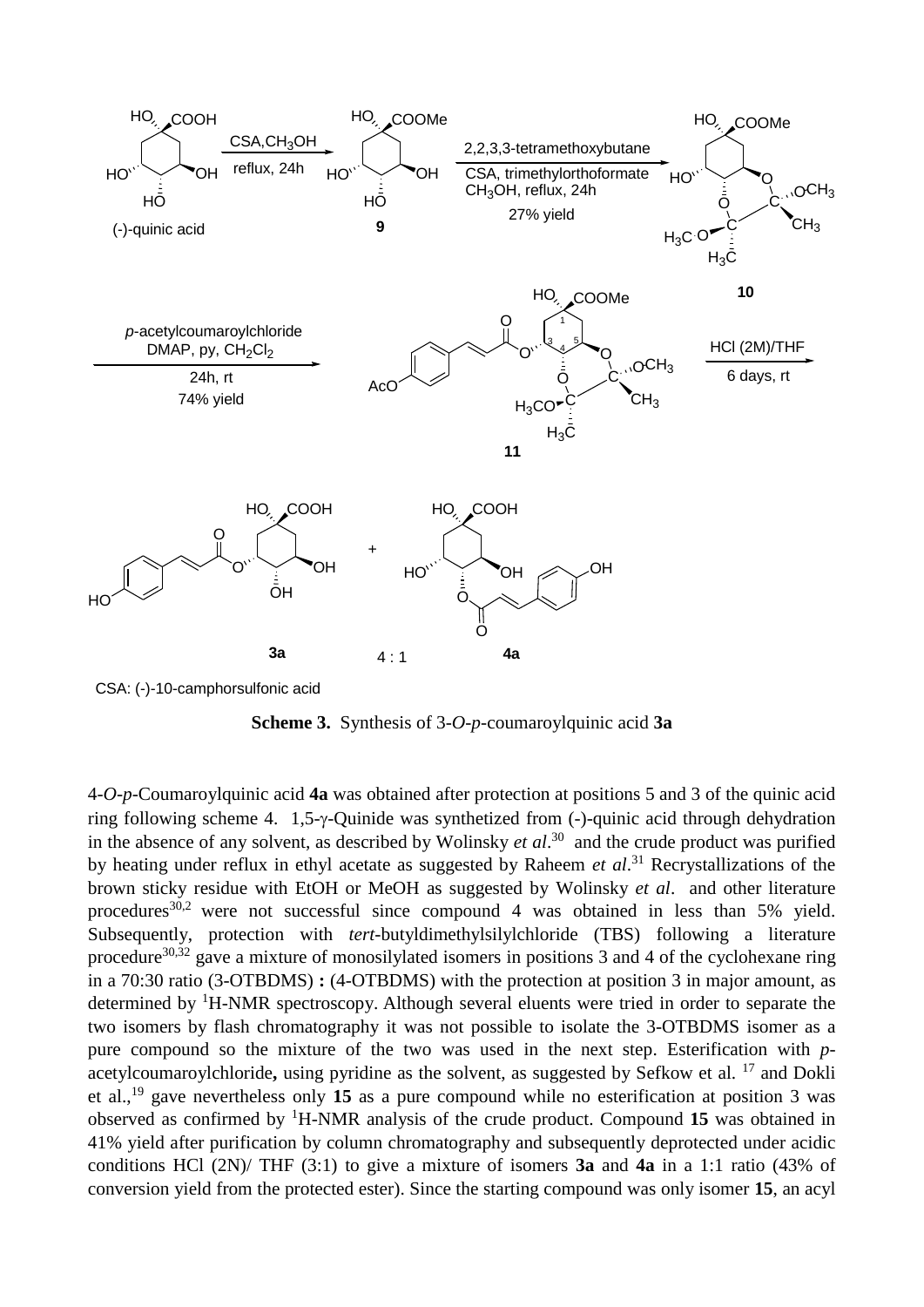migration from the C-4 to the C-3 of the cyclohexane ring occurred as it was observed by  ${}^{1}H$  NMR spectroscopy. This kind of rearrangement was already observed by Haslam et al. in  $1964<sup>21</sup>$  $1964<sup>21</sup>$  $1964<sup>21</sup>$  when isomers 3- and 5-*O*-*p*-coumaroylquinic acid were obtained from 4-*O*-*p*-coumaroylquinic acid by treatment with sodium hydrogen carbonate. Although in our case deprotection reaction was carried out in acidic conditions it seems that the same acyl migration occurs probably by formation of the intermediate orthoesters.



**Scheme 4.** Synthesis of 4-*O*-*p-*coumaroylquinic acid **4a**

In order to explain the interconversions observed along the syntheses of the esters, we have carried out a computational analysis on the end products and on the main intermediates leading to their formation (Figure 2).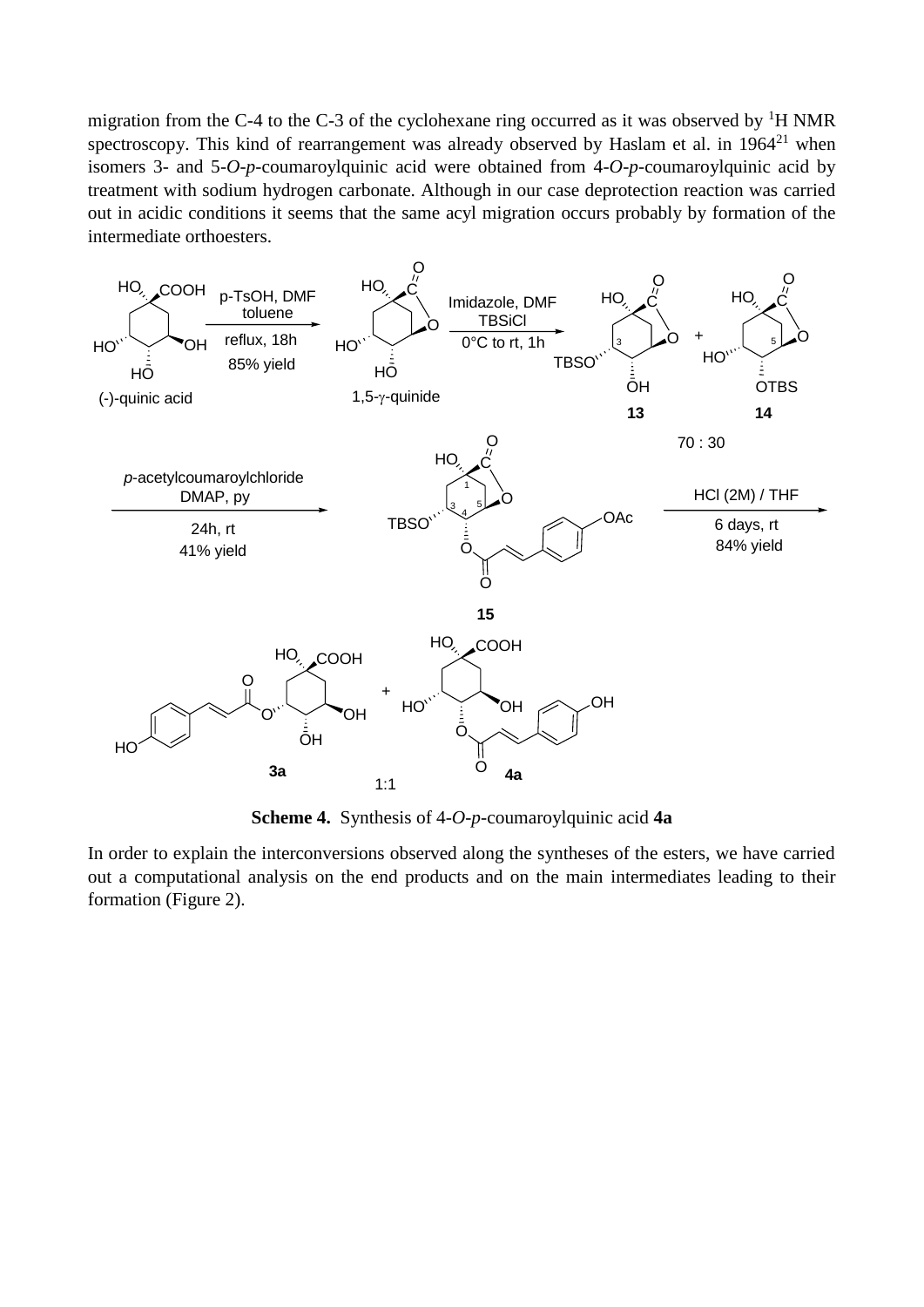

**Figure 2**: computational analysis of the interconversions between products and between synthetic intermediates. The relative B3LYP/6.31G(d,p) energies are given in Kcal/mol.

The geometries of the products and intermediates were optimized first at the HF/6.31G(d) level, and then further refined with a DFT calculation carried out at the B3LYP/6.31G(d,p) level. The end products **2a**, **4a** and **3a** show slight differences in energy, the most stable being the 5-acyloyl derivative **2a**. This explains why its direct synthesis from compounds **7** and **8** is not affected by any isomerization. Esters **4a** and **3a** are only 1.2 and 2.9 Kcal/mol less stable, respectively. The overall conformation of the three compounds is very similar, with the carboxyl group at position 1 always found in an equatorial conformation. As a consequence, ester **3a** is the only product with the cumaroyl group in an axial conformation, as experimentally observed in the NMR spectra. The occurrence of a 20% **4a** in the synthesis of **3a** from the protected intermediate **9** (Scheme 3) can therefore be explained by the thermodynamically favored intramolecular acyl transfer from **3a** to **4a**, starting upon deprotection of **9**.

The synthesis of **4a**, as outlined in scheme **4**, involves more complex interconversions. Protection of the starting 1,5-g-quinide may lead to two different silylated compounds and the 3-protected derivatives is the most abundant in the reaction crude, while compound **12** is the only product deriving from the acylation of such mixture. 3-OTBDMS is actually much more stable that its isomer 4-OTBDMS, by 8.8 Kcal/mol. In quinides, at difference with quinic derivatives, position 4 is infact axial, and for this reason the 4-protected compound is strongly destabilized and the bulky protecting group forces the quinide to a boat-like conformations. Full equilibration to the most stable 3-derivative is likely to occur easily, via a pentacoordinate silicon intermediate, and this may explain the fully selective transformation into compound **12**, which, by the way, is even more stable than its isomer **12'** (scheme **5**). In the subsequent step of the synthesis, compound **12** is deprotected and hydrolyzed, and a 1:1 mixture of products **4a** and **3a** is obtained. As **12** would lead directly to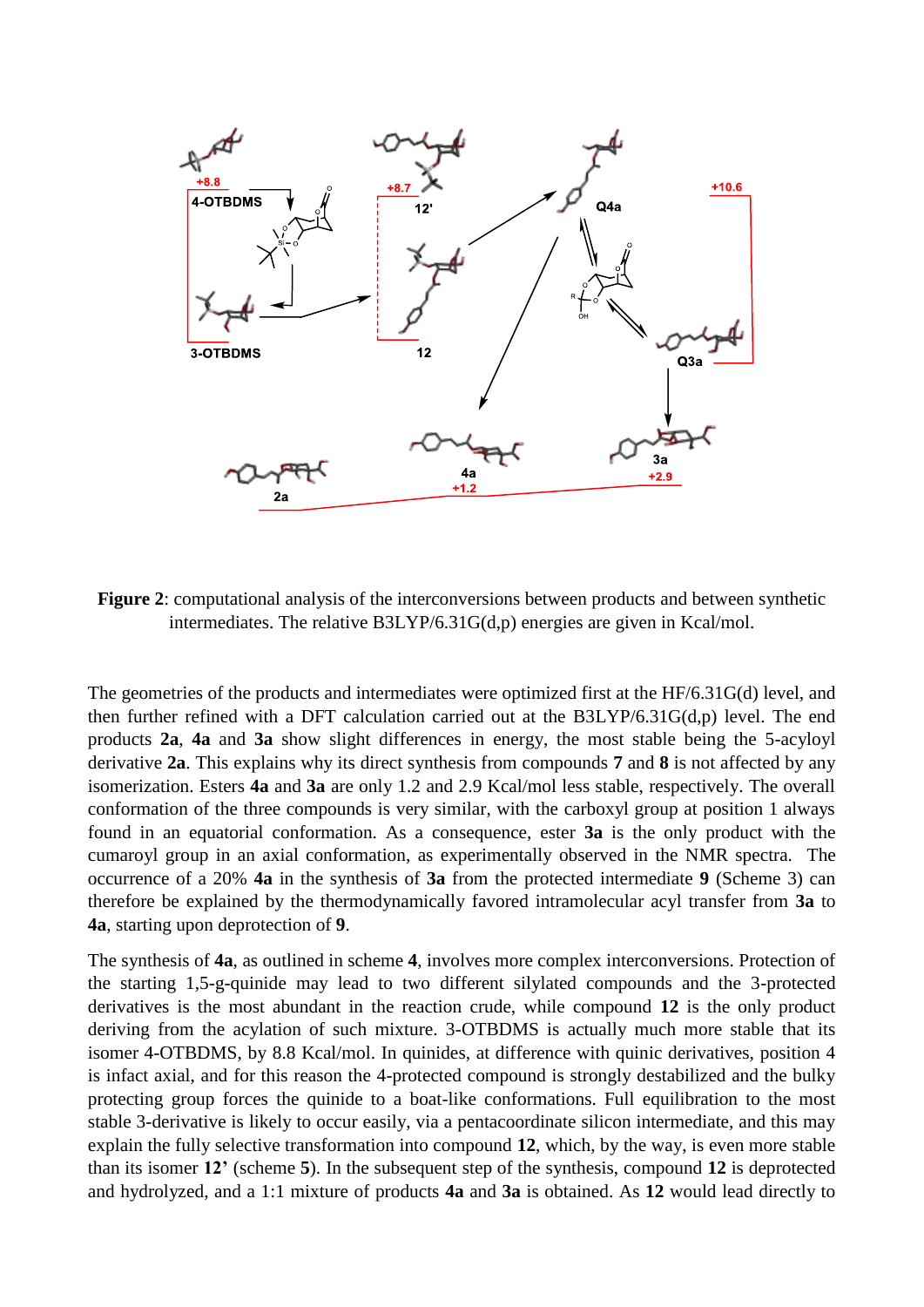**4a**, and this compound is more stable than **3a**, the only explanation for the observed result may be found if deprotection occurs before the ring opening reaction of quinides intermediates **Q4a** and **Q3a** (Figure 2). The relative stability of the two deprotected quinides is in fact reversed with respect to the end products, and **Q3a** is more stable by over 10 Kcal/mol. Interconversion thus happens at the quinide level and not at the product level in this synthetic path, and its outcome is the result of a complex competition between equilibria.

# **Circular Dichroism**

The Circular dichroism spectra of all isomers **1-4a** were registered and a comparison with the one obtained for the commercially available caffeoyl analogues **2b-4b** were made to verify the same absolute configuration of the stereocenters of the two series of compounds. Additionally, two different solvents were used for this study, methanol and acetonitrile, to establish whether hydrogen bonding can modify the spectra.

In figure 3 the circular dichroism spectra of all compounds in methanol are reported. The CD spectra of the *p*-coumaroylquinic acids **2a-4a** and that of the corresponding caffeoyl analogs **2b-4b** are very similar, indicating that they must have the same absolute configuration of the chiral centers. Furthermore, the same behavior is qualitatively observed for all compounds in both solvents (methanol and acetonitrile) used as it can be noticed comparing figure 3 with figure 4 indicating that the distributions of conformers are quite the same in both solvents.

Compounds **2a,b-3a,b** present a double Cotton effect, with a positive band in the range 290-340nm and a negative band in the range 200-220nm while compounds **4a** and **4b** have both bands negative. To note that **3a** and **3b** present also a third positive band in the range 220-260nm.



**Figure 3 –** Circular dichroism spectra of compounds **1-4** in MeOH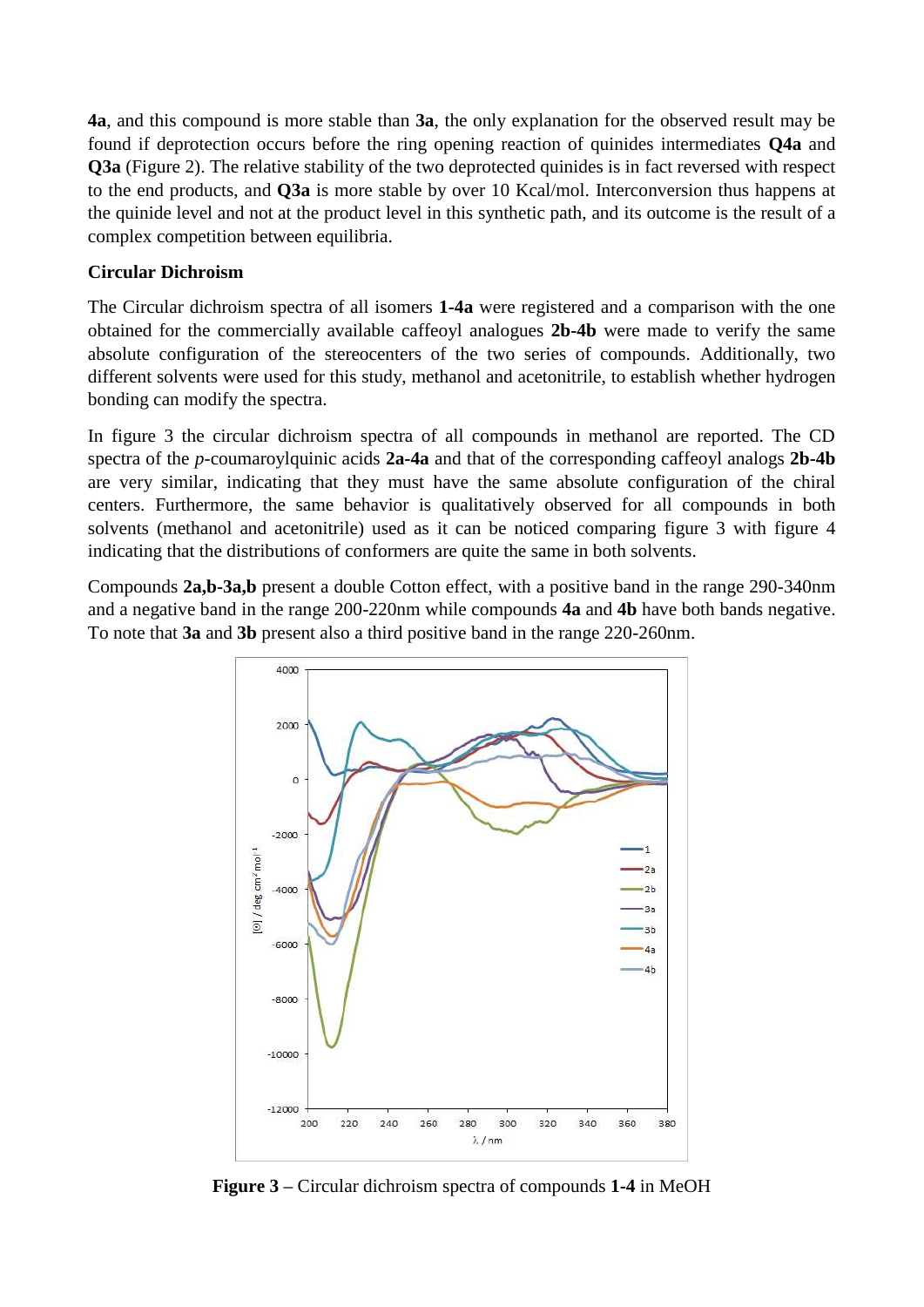

**Figure 4 -** Circular dichroism spectra of compounds **1-4** in MeCN

In conclusion, all four isomers of *p*-coumaroylquinic acids were synthetized and characterized. The quantification of these compounds is very important in the area of coffee analysis and they will be used as standards to evaluate a range of coffee matrices of different origins.

The interconversion occurring between the isomers and during their synthesis have been explained on the basis of the relative stability of the isomers and of the intermediates leading to them.

# **Experimental section**

# *General Methods*

All reagents and solvents were purchased from Sigma-Aldrich and used without further purification. Dichloromethane was dried over CaCl2. Caffeoylquinic acids **2b-4b** were purchased from Phytolab. Esterification reactions were performed under argon atmosphere. Thin layer chromatographic (TLC) were performed on Merck silica gel 60  $F_{254}$  silica gel plates. <sup>1</sup>H and <sup>13</sup>C NMR spectra were recorded with a Varian 500 spectrometer (residual solvent peaks,  $\delta = 7.26$  ppm for CDCl<sub>3</sub> and 3.31 ppm for CD<sub>3</sub>OD, were used as the internal standard). Electrospray Ionization (ESI) mass spectrometry measurements were performed with an Esquire 400 (Bruker-Daltonics) spectrometer. HRMS-ESI were obtained with a Waters Xevo Q-Tof spectrometer in negative mode.

Infrared spectra (IR) were recorded with an Avatar 320-IR FTIR (ThermoNicolet). Optical rotations were recorded on a Jasco P2000 polarimeter at the wavelength of sodium D band ( $\lambda$  =589) using a quarzt cell of 1dm length. Circular dichroism spectra were recorded on a Jasco J-710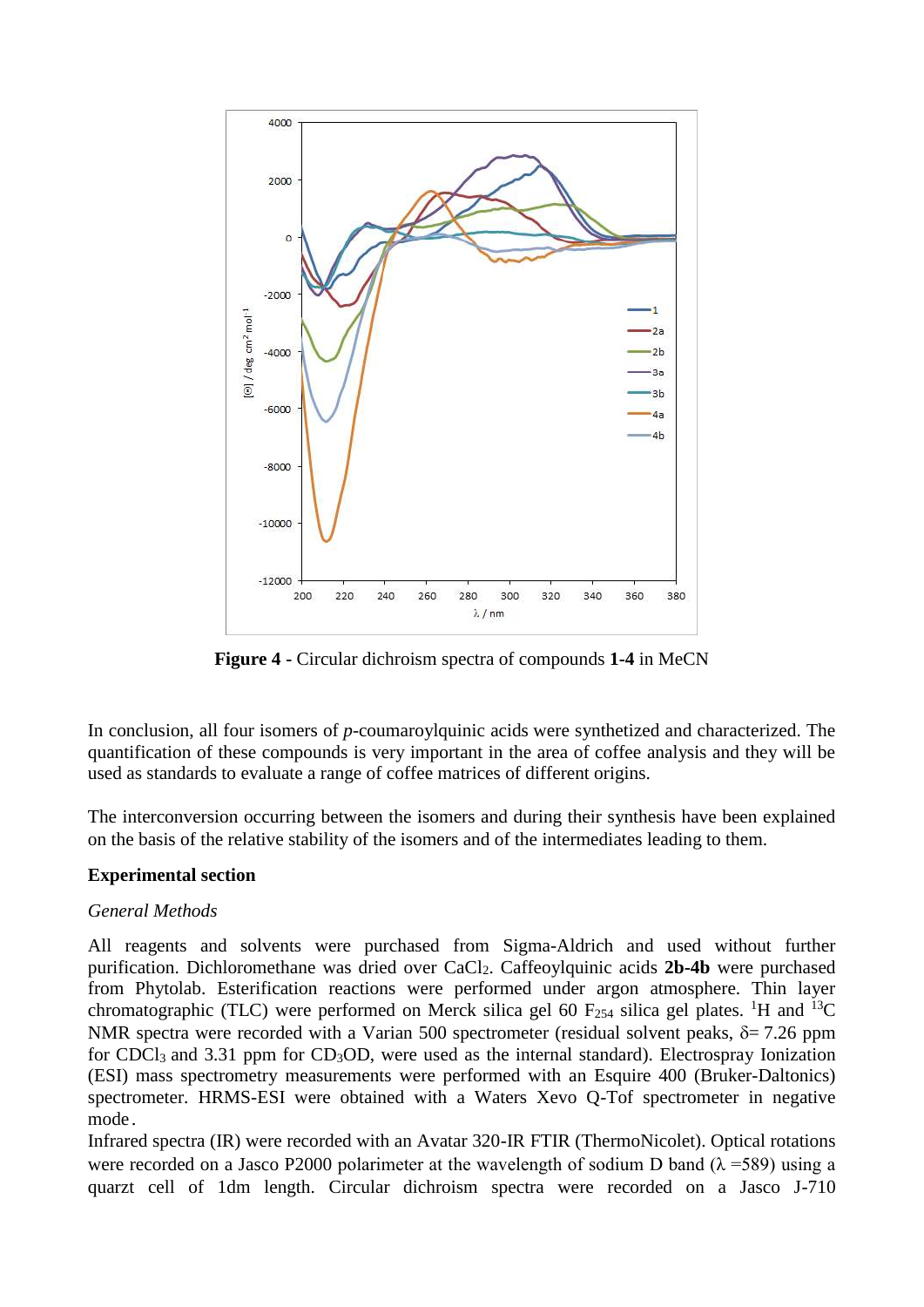spectropolarimeter. Melting points were measured with a Sanyo Gallenkamp apparatus and were uncorrected.

## *p-Acetylcoumaroylchloride*

Acetic anhydride was added (4.66g, 45.69mmol) at  $0^{\circ}$ C to a suspension of *p*-coumaric acid (5g, 30,46mmol) and DMAP (93mg, 0.76 mmol) in pyridine (10mL). The reaction was stirred for 3h at room temperature and then poured onto crushed ice. After acidification with aq. HCl (pH<2) acetyl *p*-coumaric acid was obtained as a white solid which was filtered and washed with water (93% yield). Oxalyl chloride was added at  $-5^{-0}$  C to a suspension of acetyl *p*-coumaric acid (1g, 4.85mmol) in toluene (17mL) containing two drops of DMF and the reaction was stirred at -5  $\degree$  C for 2h and then overnight at room temperature. Solvent was removed under reduced pressure to afford *p*-acetylcoumaroylchloride as a yellow solid in 95% yield. NMR data were in accordance with the literature data. 24

## *3,4-O-Isopropylidine -1,5-quinic lactone* **5**

2,2̵dimethoxypropane (4.87g, 46.83 mmol) was added to a suspension of quinic acid (3g, 15.61 mmol) and *p*-toluenesulfonic acid (216 mg, 1.15 mmol) in acetone (60mL) and the mixture was heated under reflux for 2 h. After cooling neutralization with  $NaHCO<sub>3</sub>$  (5%) was performed and the mixture was stirred for 1h at room temperature. The reaction mixture was sequentially extracted with  $CH_2Cl_2$  (three times, 20 mL at time) and washed with water (two times, 20 mL at time). The organic layer was dried with  $Na<sub>2</sub>SO<sub>4</sub>$  and the solvent was removed under reduced pressure. Lactone **5** was obtained as a white solid in 72% yield and was used in the next step without further purification. NMR data were in accordance with the literature.<sup>26</sup>

# *1-Acetyl p-coumaroyl-3,4-O-Isopropylidene quinide* **6**

3,4-O-isopropylidene-1,5-quinic lactone  $5(500 \text{ mg}, 2.33 \text{ mmol})$  was suspended in CH<sub>2</sub>Cl<sub>2</sub> (20 mL), DMAP (86 mg, 0.7 mmol), pyridine (0.47 mL, 4.66mmol) and *p-*acetylcoumaroylchloride (783 mg, 3. 49mmol) were added. The mixture was stirred 24h at room temperature. The reaction mixture was diluted with  $CH_2Cl_2$  and sequentially extracted with 1 M aqueous HCl solution (three times, 10 mL at time), NaHCO<sub>3</sub> (5%) (10 mL) and brine (10mL). The organic layer was dried over Na<sub>2</sub>SO<sub>4</sub>. filtered and the solvent was removed under reduced pressure. The residue was purified by column chromatography on silica gel (diethyl ether/CH<sub>2</sub>Cl<sub>2</sub> = 1/1) to afford ester **6** (57%) as a colorless solid. <sup>1</sup>H NMR (500 MHz, CDCl3) δ 7.72 (1H, d, *J* = 16.0 Hz, CH=CH), 7.55 (2H, d, *J* = 8.6 Hz, Ar), 7.14 (2H, d, *J* = 8.6 Hz, Ar), 6.41 (1H, d, *J* = 16.0 Hz, CH=CH), 4.82 (1H, dd, *J* = 6.5, 2.5 Hz, H-4), 4.59 (1H, dt, *J* = 2.19, 6.9, H-5), 4.36 (1H, m, H-3), 3.11 (1H, m, H-6), 2.65 (1H, apparent d, H-6), 2.53 (1H, ddd, *J* = 14.0, 6.5, 2.3 Hz, H-2ax), 2.45 (1H, dd, *J* = 14.5, 3.2 Hz, H-2eq), 2.31 (3H, s, CH3CO), 1.54 (3H, s, CH3), 1.35 (3H, s, CH3); <sup>13</sup>C NMR (500 MHz, CDCl3) δ 173.65 (s, COO), 169.21 (s, COO), 164.99 (s, COO), 152.59 (s, Ar), 145.71 (d, CH=CH), 131.86 (s, Ar), 129.59 (d, Ar), 122.37 (d, Ar), 117.09 (d, CH=CH), 110.14 (s, *C*(CH3)2), 76.39 (s, C-1), 75.57 (d, C-5), 72.64 (d, C-4), 71.33 (d, C-3), 35.82 (t, C-2), 30.87 (t, C-6), 27.15 C<sup>18</sup> (q, C(*C*H3)2), 24.50 (q, C(*C*H3)2), 21.29 (q, CH3CO).

## **1***-O-p***-coumaroylquinic acid 1**

Ester **6** (500mg, 1.24mmol) was dissolved in a mixture of THF (10 mL) and aq. 2M HCl (40mL) and the yellowish solution formed was stirred for 11 days at room temperature. The solution was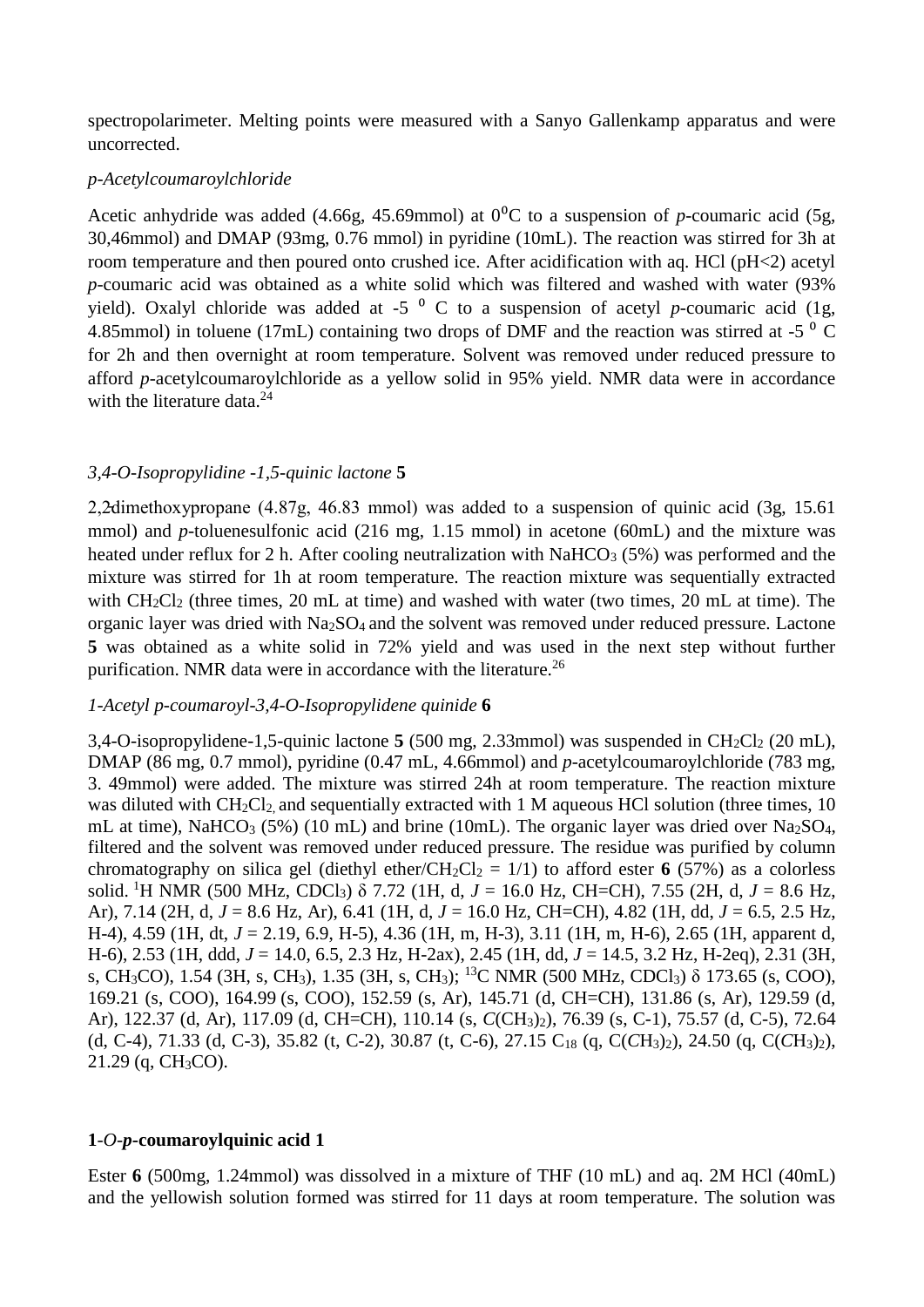saturated with solid NaCl and then extracted with EtOAc (3\*20 mL). The organic layer was dried over Na2SO4, filtered and the solvent was removed under reduced pressure. 1*-p*-coumaroylquinic acid **1** was obtained as a colorless solid in 84% from the corresponding protected ester **6.** M.p. 130- 135<sup>o</sup>C; <sup>1</sup>H NMR (500 MHz, CD3OD) δ 7.61 (1H, d, *J* = 15.9 Hz, CH=CH), 7.45 (2H, d, *J* = 8.6 Hz, Ar), 6.81 (2H, d, *J* = 8.6 Hz, Ar), 6.35 (1H, d, *J* =15.9 Hz, CH=CH), 4.15 (1H, q, *J* = 4.3, Hz, H-5), 4.06 (1H, dt, *J* = 9.1, 3.6 Hz, H-3), 3.48 (1H, dd, *J* = 8.3, 3.3 Hz, H-4), 2.57 (1H, m, H-6), 2.44 (1H, m, H-2), 2.21 (dd, *J* = 14.9, 3.5 Hz, H-6), 1.91 (1H, dd, *J* = 13.8, 8.5 Hz, H-2);<sup>13</sup>C NMR (500 MHz, CD3OD) δ 174.91 (s, COO), 167.55 (s, COO), 160.79 (s, Ar), 146.40 (d, CH=CH), 130.67 (d, Ar), 126.73 (s, Ar), 116.30 (d, Ar), 114.97 (d, CH=CH), 80.95 (s, C-1), 75.77 (d, C-4), 69.13 (d, C-5), 67.40 (d, C-3), 39.40 (t, C-2), 35.38 (t, C-6); IR (nujol):  $\tilde{v} = 3582.61, 3358.97, 2950,$ 1693.99,1631.07, 1170.67, 1113.35, 831.61 cm<sup>-1</sup>. MS (ESI<sup>+</sup>):  $m/z$  [M+Na] = 361.0; HRMS (ESI<sup>-</sup>): [M-H] = 337.092 (calculated: 337.092345); [α]<sup>20</sup><sub>D</sub>=+5.1 (*c* 1.10, MeOH) (lit. Errore. Il segnalibro non è definito.  $[α]^{22}$ <sub>D</sub>=-5.0 (*c* 2, MeOH)); UV (MeOH):  $ε_{314} = 84200$ .

# **Ethyl-3,4-***O-***Isopropylidine quinate 7**

A suspension of crude lactone **5** (1 g, 4.67mmol) in absolute EtOH (30 mL) was treated with NaOEt (12.71mg, 0.19 mmol) dissolved in EtOH (160 µL). The brownish solution was stirred at room temperature for 2 h and then stored at  $-20^{\circ}$ C for 24h. After quenching the unreacted NaOEt by addition of acetic acid (13  $\mu$ L) the solvent was removed under reduced pressure at 30 <sup>o</sup>C. The residue showed to be a mixture of lactone  $\overline{5}$  and ester  $\overline{7}$  in a ratio 13:1 determined by <sup>1</sup>H NMR analysis. This crude mixture was used without further purification in the next step.<sup>26,33</sup>

### **Ethyl-5-***O***-acetyl-***p***-coumaroyl-3,4-***O-***Isopropylidine quinate 8**

To a solution of ethyl-3,4-*O-*Isopropylidine quinate **7** (500 mg,1.92mmol)**,** DMAP (35mg, 0,15mmol) and pyridine (6 mL) in CH<sub>2</sub>Cl<sub>2</sub> (25mL), *p*-acetylcoumaroylchloride (645.18 mg, 2.88mmol) was added. The mixture was stirred 24h at room temperature and acidified with aq. HCl 1M (pH 2-3) and then extracted with  $CH_2Cl_2$  (three times, 50 mL at time). The organic layer was dried over Na2SO4, filtered and the solvent was removed under reduced pressure. The brownish residue was purified by column chromatography on silica gel (diethyl ether/CH<sub>2</sub>Cl<sub>2</sub> = 1/1) to afford ester 8 in 48% yield as a colorless solid. <sup>1</sup>H NMR (500 MHz, CDCl<sub>3</sub>)  $\delta$  7.69 (1H, d, *J* = 15.9 Hz, CH=CH), 7.53 (2H, d, *J* = 8.6 Hz, Ar), 7.13 (2H, d, *J* = 8.6 Hz, Ar), 6.40 (1H, d, *J* = 15.9 Hz, CH=CH), 5.49 (1H, dt,  $J = 11.7$ , 4.5 Hz, H-5), 4.55 (1H, dt,  $J_1=3.7$ ,  $J_2=5.6$ , H-3), 4.28 – 4.20 (3H, m, OCH<sup>2</sup> + H-4), 2.31 (3H, CH3CO), 2.32 – 2.28 (2H, m, H-2), 2.25 (1H, dd, *J* = 13.2, 4.4 Hz, H-6eg), 1.94 (1H, dd,  $J = 13.3$ , 11.3 Hz, H-6<sub>ax</sub>), 1.60 (s, C(CH<sub>3</sub>)<sub>2</sub>), 1.38 (s, C(CH<sub>3</sub>)<sub>2</sub>), 1.30 (3H, t,  $J =$ 7.2 Hz, CH<sub>3</sub>CH<sub>2</sub>);<sup>13</sup>C NMR (500 MHz, CDCl<sub>3</sub>) δ 174.48 (s, COO), 169.27 (s, COO), 166.03 (s, COO), 152.27 (s, Ar), 144.19 (d, CH=CH), 132.24 (s, Ar), 129.37 (d, Ar), 122.30 (d, Ar), 118.29 (d, CH=CH), 109.76 (s, *C*(CH3)2), 77.05 (d, C-3), 75.65 (s, C-1), 73.81(d, C-4), 71.11 (d, C-5), 62.36 (t, *C*H<sub>2</sub>CH<sub>3</sub>), 37.13 (t, C-6), 34.56 (t, C-2), 28.17 (q, *C*(*C*H<sub>3</sub>)<sub>2</sub>), 26.01 (q, *C*(*CH*<sub>3</sub>)<sub>2</sub>), 21.30 (q,  $CH<sub>3</sub>CO$ ), 14.28 (q,  $CH<sub>3</sub>CH<sub>2</sub>$ ).

### **5***-O-p***-coumaroylquinic acid 2a**

Ethyl 1-acetyl *p*-coumaroyl-3,4-*O-*isopropylidine quinate **12** (290mg, 0,65mmol) was dissolved in a mixture of THF (10 mL) and aq. 2M HCl (40mL) and the solution was stirred for 6 days at room temperature. After saturation with solid NaCl the mixture was extracted with EtOAc (3\*30 mL) and the organic phase was dried over anhydrous Na2SO4. Evaporation of the solvent gave 5*-O-p*coumaroylquinic acid as a colorless solid in 77% yield from the corresponding protected ester **12.**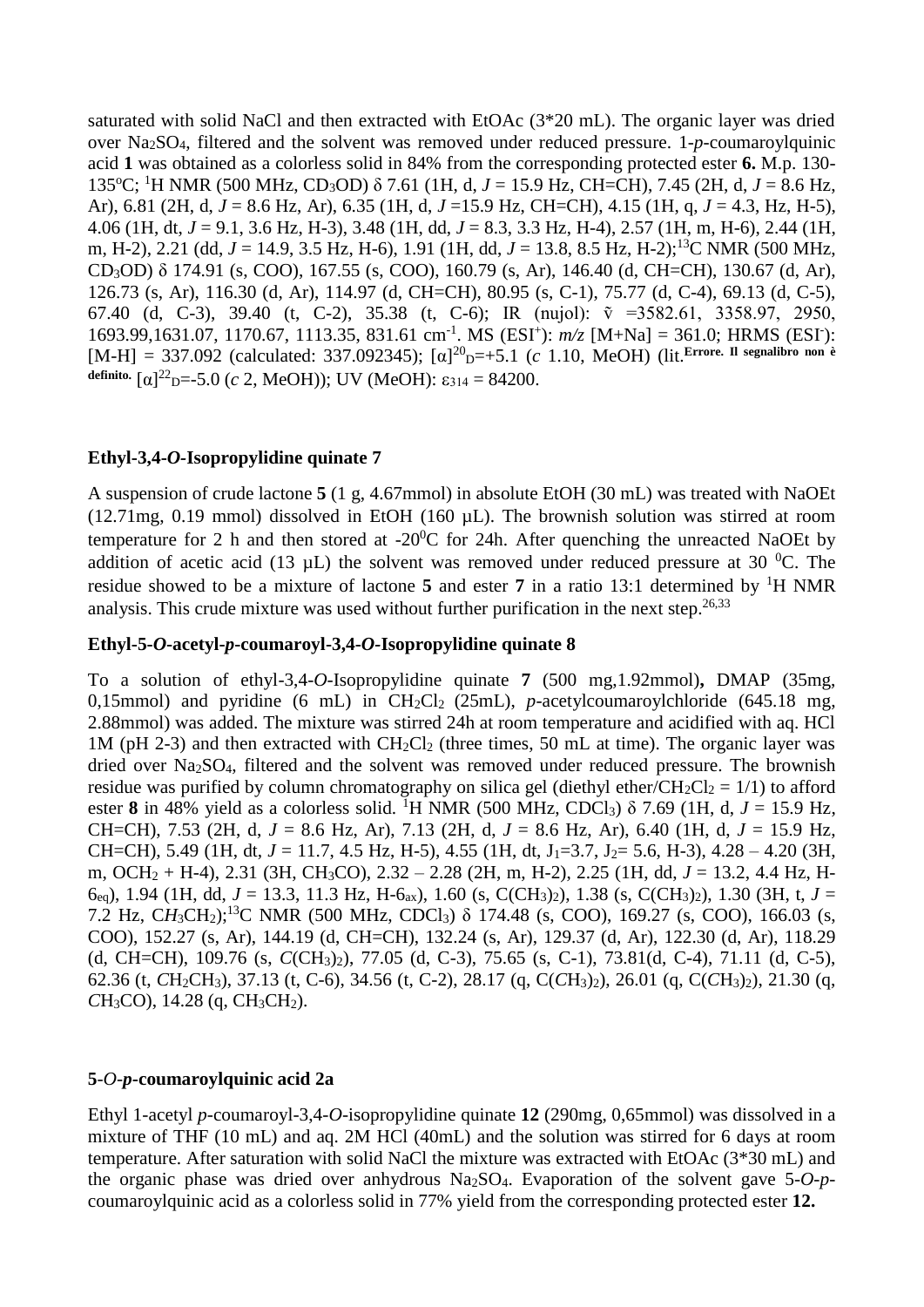M.p. 215-218<sup>o</sup>C (lit. Errore. Il segnalibro non è definito. 247-248<sup>o</sup>C); IR (nujol):  $\tilde{v} = 3582.67, 3302.38,$ 2917.48, 1687.13,1633.37, 1170.30, 1080.85, 825.27 cm<sup>-1</sup>; <sup>1</sup>H NMR is in accordance with literature data.<sup>[23](#page-1-1) 13</sup>C NMR (126 MHz, CD<sub>3</sub>OD):  $\delta$  177.02 (s, C-7), 168.61 C<sub>8</sub> (s), 161.28 C<sub>14</sub> (s), 146.68 C<sub>10</sub> (d), 131.18  $C_{12,12'}$  (d), 127.23  $C_{11}$  (s), 116.80  $C_{13,13'}$  (d), 115.33 C  $\mathfrak{g}(d)$ , 76.15 C<sub>1</sub> (s), 73.41 C<sub>4</sub> (d), 72.00 C<sub>5</sub> (d), 71.15 C<sub>3</sub> (d), 38.77 C<sub>2</sub> (t), 38.22 C<sub>6</sub> (t).; MS (ESI<sup>+</sup>):  $m/z$  [M+Na]: 361.4; [ $\alpha$ ] $D^{20} = -39.5$ (*c* 0.79, MeOH) [lit. Errore. Il segnalibro non è definito.  $[\alpha]_D^{20} = -53.6$  (*c* 1.04, MeOH)]. UV (MeOH):  $\varepsilon_{315}$  $=70000$ .

# **4,5-***O***-(2',3'-Dimethoxybutane-2',3'-dyil)-1,3-dihydroxycyclohexanecarboxylic acid methyl ester 10**

To a suspension of quinic acid (1g, 5.20mmol) in MeOH (30mL), (-)-10-camphorsulfonic acid (15 mg, 0.065mmol) was added and the mixture was refluxed for 15 h under Ar atmosphere. Methyl quinate **9** so obtained was added with 2,2,3,3-tetramethoxybutane (1.01 g, 5,7mmol), trimethylorthoformate (2.6mL, 0.024mmol) and (-)-10-camphorsulfonic acid (12 mg, 0.052mmol) and the mixture was refluxed again. After 15 h the mixture was cooled and NaHCO<sub>3</sub>  $(0,1, g)$  was added. Solution was concentrated under reduced pressure and the orange suspension was partitioned between EtOAc (30mL) and saturated aqueous NaHCO $_3(30m)$ . The aqueous layer was extracted with EtOAc (30mL) and the organic layer was dried over Na<sub>2</sub>SO<sub>4</sub>, filtered and the solvent was removed under reduced pressure. Recristallization of the brownish residue from EtOAc and hexane (1:5, v/v) afforded **10** in 27% yield as an orange oil. NMR data were in accordance with the literature <sup>19,29</sup>

# **3-Acetyl-***p***-coumaroyl-4,5-***O***-(2',3'-Dimethoxybutane-2',3'-diyl)-1 hydroxycyclohexanecarboxylic acid methyl ester 11**

4,5-*O*-(2',3'-Dimethoxybutane-2',3'-diyl)-1,3-dihydroxycyclohexanecarboxylic acid methyl ester **10** (122 mg, 0.38mmol) was suspended in  $CH_2Cl_2$  (20 mL) and DMAP (4.17 mg, 0.034 mmol), pyridine (320 µL, 4.03mmol) and *p-*acetylcoumaroylchloride (128mg, 0.57mmol) were added. The mixture was stirred 24h at room temperature and then acidified with aq. HCl 1M (pH 2-3). After extraction with  $CH_2Cl_2$  (three times, 30 mL at time) the organic layer was dried over Na<sub>2</sub>SO<sub>4</sub>, filtered and the solvent was removed under reduced pressure. The brownish residue was purified by column chromatography on silica gel (diethyl ether/CH<sub>2</sub>Cl<sub>2</sub> = 1/1) to afford ester 11 in 74% yield as a colorless solid. <sup>1</sup>H NMR (500 MHz, CDCl<sub>3</sub>)  $\delta$  7.71 (1H, d, *J* = 15.8 Hz, CH=CH), 7.57 (2H, d, *J* = 8.6 Hz, Ar), 7.14 (2H, d, *J* = 8.6 Hz, Ar), 6.47 (1H, d, *J* = 15.9 Hz, CH=CH), 5.38 (1H, q, *J* = 9.1 Hz, H-3), 4.45 (dt, *J* = 10.2, 5.6 Hz, H-5), 3.79 (3H, s, COOCH3), 3.71 (1H, dd, *J* = 9.9, 3.2 Hz, H-4), 3.31 (3H, s, OCH3), 3.27 (3H, s, OCH3), 2.29 (3H, s, CH3CO), 2.28 (2H, m, H-2 + H-6), 2.14 (1H, dd,  $J = 15.7$ , 3.2 Hz, H-2), 2.04 (1H, m, H-6); <sup>13</sup>C NMR (500 MHz, CDCl<sub>3</sub>)  $\delta$  175.62 (s, COO), 169.26 (s, COO), 166.61 (s, COO), 152.19 (s, Ar), 144.19 (d, CH=CH), 132.45 (s, Ar), 129.47 (d, Ar), 122.21 (d, Ar), 118.79 (d, CH=CH), 100.29 (s, *C*(OCH3)), 99.73 (s, *C*(OCH3)), 74.78 (s, C-1), 71.38 (d, C-4), 70.02 (d, C-3), 62.94 (d, C-5), 53.39 (q, *C*H3COO), 48.3 (q, OCH3), 48.14 (q, OCH3), 38.91 (t, C-6), 36.81 (t, C-2), 21.3 (q, *C*H3CO), 18.03 (q, *C*H3C(OCH3)), 17.81 (q, *C*H3C(OCH3)).

# **3***-O-p***-coumaroylquinic acid 3a**

3-Acetyl-*p*-coumaroyl-4,5-*O*-(2',3'-dimethoxybutane-2',3'-dyil)-1-hydroxycyclohexanecarboxylic acid methyl ester **11** (35mg, 0,069mmol) was dissolved in a mixture of THF (0.5 mL) and aq. 2M HCl (1.5mL) and the solution was stirred for 6 days at room temperature. After saturation with solid NaCl the mixture was extracted with EtOAc (3\*20 mL) and the organic phase dried over anhydrous Na2SO4. Evaporation of the solvent gave a yellowish solid 62% yield which was defined to be a mixture of 3*-p*-coumaroylquinic acid **3a** and 4*-p*-coumaroylquinic acid **4a** in a ratio 8:2 as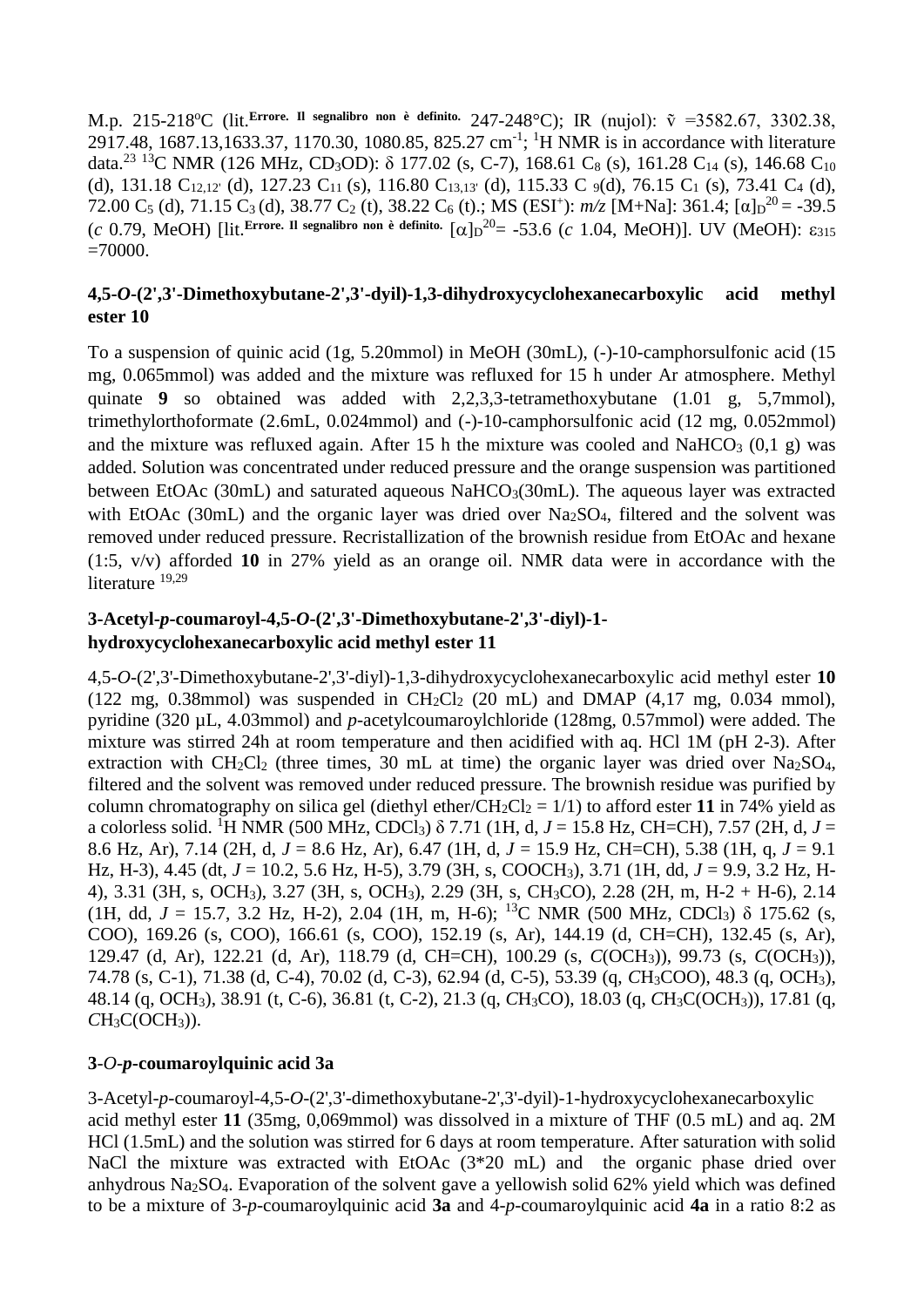determined from <sup>1</sup>H-NMR. The crude was purified by semi-preparative RP-HPLC on a Phenomenex Gemini C18 5  $\mu$ m 10 x 250 mm column, using a gradient of H<sub>2</sub>O+0,1% formic (A) acid and MeOH+0,1% (B), (20 min A 80% B 20%, from 20 to 90 min increase of B until A 40% B 60%, from 90 to 110 min A 5% B 95%, from 110 to 125 min A 95% B 5%) at a flow rate of 2 mL/min. The elution was monitored with an UV/vis detector  $\lambda$  325nm and the fractions corresponding to each peak were collected and keep at  $-80^{\circ}$ C and then freeze dried and analyzed by <sup>1</sup>H NMR. 3-O-p-coumaroylquinic acid **3a** (3mg) was obtained as a white solid. M.p. 192-194<sup>o</sup>C [lit.**Errore. Il segnalibro non è definito.** 194°C]; IR (nujol): ṽ =3582.64, 3381.37, 2921.16, 1694.22,1631.26, 1171.87, 1019.74, 831.37 cm-1 ; <sup>1</sup>H NMR (500 MHz, CD3OD) δ 7.67 (1H, d, *J* = 15.9 Hz, H-10), 7.47 (2H, d, *J* = 8.5 Hz, H-12), 6.81 (2H, d, *J* = 8.3 Hz, H-13), 6.39 (1H, d, *J* = 15.9 Hz, H9), 5.39 (1H, m, WH 13.7*,* H-3), 4.10 (1H, m, W<sup>H</sup> 17.8, H-5), 3.71 (1H, dd, *J* = 7.6, 2.7 Hz, H-4), 2.20 – 1.93 (4H, m, H-2+H-6); <sup>13</sup>C NMR (500 MHz, CD3OD) δ 177.59 (s, COO), 168.91(s, COO), 161.15 (s, Ar), 146.43 (d, CH=CH), 131.09 (d, Ar), 127.39 (s, Ar), 116.79 (d, Ar), 115.85 (d, CH=CH), 76.42 (s, C-1), 74.22 (d, C-4), 72.61 (d, C-3), 68.93 (d, C-5), 36.93 (t, C-2), 36.22 (t, C-6). MS (ESI<sup>+</sup> ): *m/z* [M+Na]: 361.0 [ $\alpha$ ]<sup>20</sup> $\beta$  = 2.2 (*c* 0.12 MeOH) [lit. [ $\alpha$ ] $\beta$ <sup>20</sup> = -5.6 (*c* 0.6, MeOH); UV (MeOH):  $\varepsilon_{314}$  $=73000.$ 

# **1,5--Quinide**

Quinic acid (3g, 15.61mmol) was heated in an open flask at  $220^{\circ}$ C for 90 min. The brown sticky residue was refluxed with EtOAc (60 mL) for 4h and then the solution was cooled to room temperature. The solvent was removed under pressure to give  $1,5-\gamma$ -quinide as a colorless solid in 85% yield.NMR data were in accordance with the literature. 28,29

## **3-tert-Butyldimethylsiloxy-1,4-dihydroxy-cyclohexane-1,5-carbolactone 13 and 14**

TBSi-Cl (1.31 g, 8.68 mmol) was added to a stirred solution of 1.5- $\gamma$ -quinide (1.31 g, 7.55 mmol) and imidazole (1,9 g, 28 mmol) in anhydrous DMF (14 mL) at 0 °C. The mixture was stirred at 0 °C for 30 min followed by 1 h at room temperature and then poured into water (50 mL) and extracted with EtOAc (50 ml) and diethyl ether (40 mL). The organic layer was washed with water ( $3 \times 100$ ) mL), dried over Na2SO<sup>4</sup> and concentrated under reduced pressure to give a white solid in 57% yield containing esters **13** and **14** in a ratio 7:3. The crude was used in the next step without further purification. NMR data were in accordance with the literature. <sup>31,32</sup>

## **4-Acetyl-***p***-coumaroyl-3-tert-butyldimethylsiloxy-1-hydroxycyclohexane-1,5-carbolactone 15**

To a solution of 3-tert-Butyldimethylsiloxy-1,4-dihydroxy-cyclohexane-1,5-carbolactone, as a mixture of **13** and **14**, (500 mg, 1.74mmol) and DMAP (32 mg, 0.26 mmol) in pyridine (15 mL), *p*acetylcoumarylchloride (700mg, 3.12mmol) was added. The mixture was stirred 24h at room temperature and then poured onto crush ice. Succesively  $CH_2Cl_2$  (20mL) was added. The mixture was acidified with aq. HCl 1M (pH 2-3) and then extracted with  $CH_2Cl_2$  (three times, 30 mL at time). The organic layer was dried over Na<sub>2</sub>SO<sub>4</sub>, filtered and the solvent was removed under reduced pressure. The brownish residue was purified by column chromatography on silica gel (diethyl ether/CH<sub>2</sub>Cl<sub>2</sub> = 1/1) to afford the only ester **15**, in 41% yield, as a colorless solid. <sup>1</sup>H NMR (500 MHz, CDCl3) δ 7.72 (1H, d, *J* = 15.9 Hz, CH=CH), 7.57 (2H, d, *J* = 8.6 Hz, Ar), 7.15 (2H, d, *J*  $= 8.6$  Hz, Ar), 6.46 (1H, d,  $J = 15.9$  Hz, CH=CH), 5.43 (1H, t,  $J = 4.8$  Hz, H-4), 4.88 (1H, dt,  $J =$ 12.6, 5.3 Hz, H-5), 4.03 (1H, dt, *J* = 10.7, 4.6 Hz, H-3), 2.55 (1H, d, *J* = 11.8 Hz, H-6), 2.43 (1H, dd, *J* = 11.8, 5.8 Hz, H-6), 2.32 (3H, s, CH3CO), 2.11 (2H, apparent d, H-2), 0.81 (9H, s, C(CH3)3), 0.06 (3H, s, CH3Si), 0.03 (3H, s, CH3Si); <sup>13</sup>C NMR (500 MHz, CDCl3) δ 177.48 (s, COO), 169.27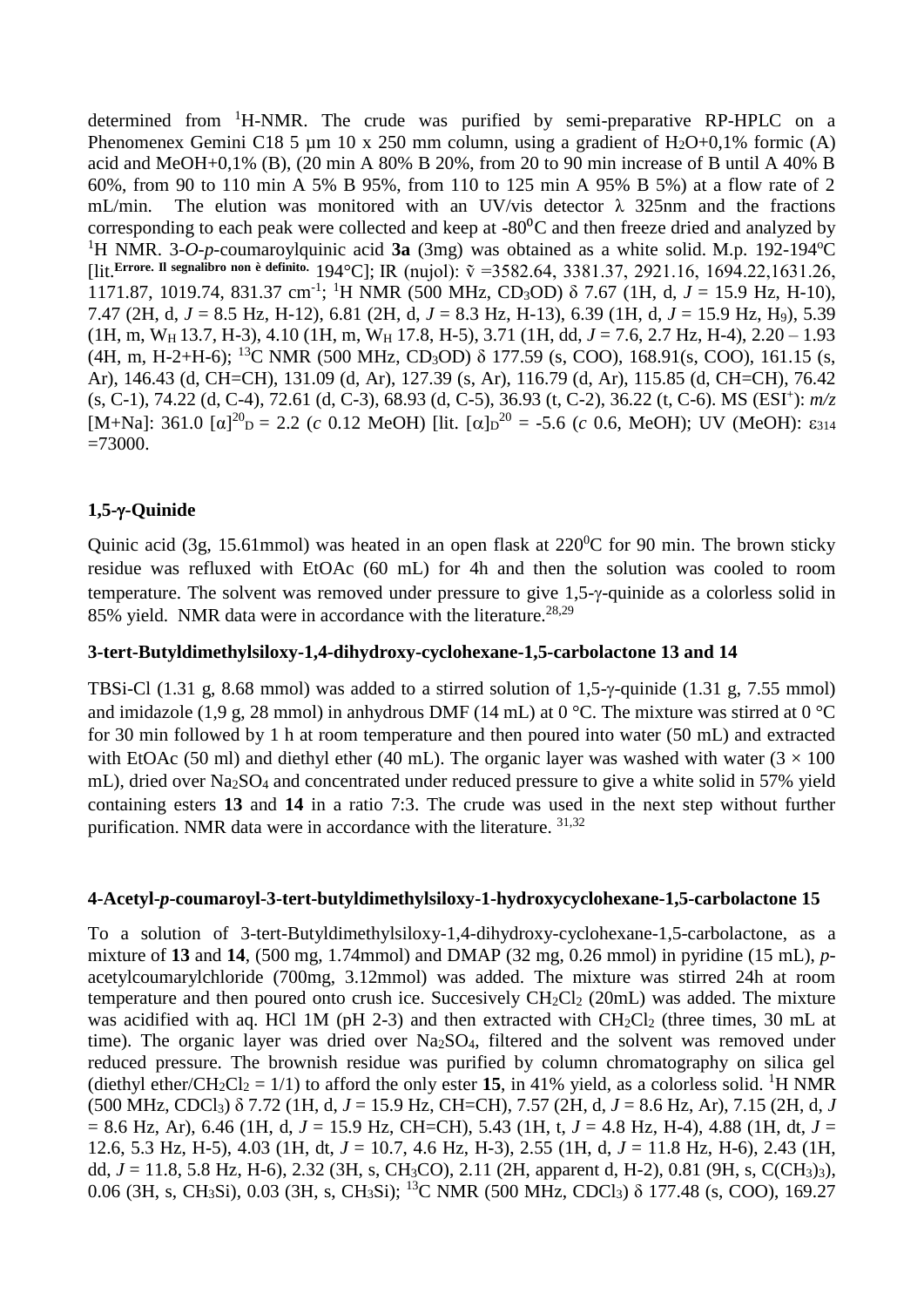(s, COO), 165.61 (s, COO), 152.50 (s, Ar), 145.15 (d, CH=CH), 131.98 (s, Ar), 129.53 (d, Ar), 122.38 (d, Ar), 117.40 (d, CH=CH), 74.42 d, C-5), 72.15 (s, C-1), 66.68 (d, C-4), 66.06 (d, C-3), 41.14 (t, C-2), 37.64 (t, C-6), 25.71 (q, C(*C*H3)3), 21.28 (q, *C*H3CO), 18.05 (s, *C*(CH3)3), -4.92 (q,  $(CH_3)_2Si$ ).

## **4***-O-p***-coumaroylquinic acid 4a**

4-*O*-acetyl-*p*-coumaroyl-3-tert-butyldimethylsiloxy-1-hydroxycyclohexane-1,5-carbolactone **15** (332mg, 0.7mmol) was dissolved in a mixture of THF (5 mL) and aq. 2M HCl (15mL) and the solution was stirred for 6 days at room temperature. After saturation with solid NaCl the mixture was extracted with EtOAc (3\*50 mL) and the organic phase was dried over Na<sub>2</sub>SO<sub>4</sub>. Evaporation of the solvent gave a yellowish solid in 43% yield which was a mixture of 3*-p*-coumaroylquinic acid **3a** and 4-p-coumarovlquinic acid **4a** as determined by <sup>1</sup>H-NMR. The crude was purified by semipreparative RP-HPLC on a Phenomenex Gemini C18 5  $\mu$ m 10 x 250 mm column, using a gradient of H2O+0,1% formic (A) acid and MeOH+0,1% (B) (20 min A 80% B 20%, from 20 to 90 min increase of B until A 40% B 60%, from 90 to 110 min A 5% B 95%, from 110 to 125 min A 95% B 5%) at a flow rate of 2 mL/min. A total of 4 run were performed each one injecting 15 mg of crude. The elution was monitored with UV/vis detector  $\lambda$  325nm and the fractions corresponding to each peak were collected and kept at  $-80^{\circ}$ C and then freeze dried and analyzed by <sup>1</sup>H NMR. 4*-p*coumaroylquinic acid 4a (5mg) was obtained as a white solid. M.p. 179-182<sup>o</sup>C [lit.<sup>Errore. Il segnalibro]</sup> non è definito. 192-193°C]; IR (nujol):  $\tilde{v}$  =3580, 3382.60, 2952.03, 1689.11,1604.93, 1172.21, 1024.40.85, 830.63 cm-1 ; <sup>1</sup>H NMR (500 MHz, CD3OD) δ 7.73 (1H, d, *J* = 15.9 Hz, CH=CH), 7.49 (2H, d, *J* = 8.6 Hz, Ar), 6.82 (2H, d, *J* = 8.6 Hz, Ar), 6.45 (1H, d, *J* = 15.9 Hz, CH=CH), 4.81 (1H, dd,  $J = 10.0$ , 2.8 Hz, H-4), 4.32 (2H, m, H-3 + H-5), 2.22 (4H, m, H-2 + H-6); <sup>13</sup>C NMR (126 MHz, CD3OD) δ 177.97 (s, COO), 168.97 (s, COO), 161.25 (s, Ar), 146.73 (d, CH=CH), 131.16 (d, Ar), 127.31 (s, Ar), 116.82 (d, Ar), 115.44 (d, CH=CH), 79.26 (d, C-4), 76.95 (s, C-1), 69.65 (d, C-5), 65.69 (d, C-3), 42.64 (t, C-6), 38.49 (t, C-2). MS (ESI<sup>+</sup>):  $m/z$  [M+Na]: 361.0 [α]<sup>20</sup><sub>D</sub>=-28.3 (*c* 0.3, MeOH) [lit.<sup>Errore. Il segnalibro non è definito.</sup>  $\left[\alpha\right]_{D}^{20}$  = -47.3 ( $c$  1.4, MeOH); UV (MeOH):  $\varepsilon_{316}$  =63200.

## **Calculations**

Preliminary Molecular Mechanics calculations and HF optimizations were performed using the Spartan 14 package<sup>34</sup> which was installed on an Antec P193 V3, with two six core AMD opteron Processor 2427 2.20GHz, 4 GB RAM, 1 TB physical memory, and 64-bit Windows 7 Enterprise as operating system. Convergence criteria for geometry optimization were set as follow: energy  $1.0x10^{-6}$  hartrees, gradient tolerance  $3x10^{-4}$  hartrees, distance tolerance  $1.2x10^{-3}$  Å. The DFT simulations were performed on the same machine with the Schrodinger suite of programmes using the B3LYP functional<sup>35</sup> and a localized  $6-31G(d,p)$  basis set.

### **Acknowledgements**

This project has received funding from the European Union's Horizon 2020 research and innovation programme under the Marie Sklodowska-Curie grant agreement No 642014.

We are grateful to Dr. Luca Zuppiroli of the Dipartimento di Chimica Industriale "Toso Montanari", Università di Bologna, for the HRMS analysis of compound **1**.